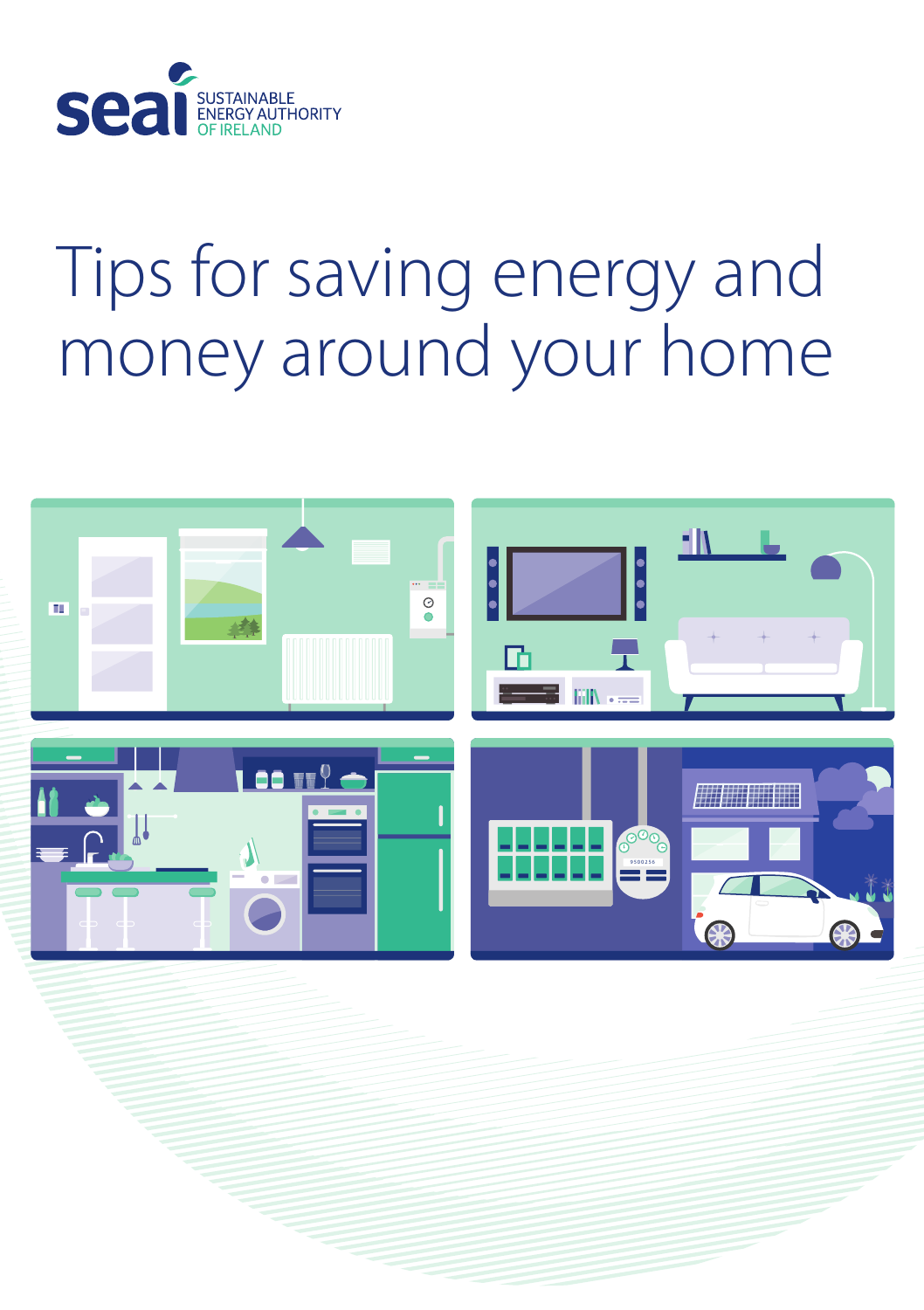Do you want to make your home more energy efficient, do your bit for the environment and save some money? You've come to the right place!

#### **Why is it important to reduce the energy we use?**

Most of Ireland's energy comes from imported fossil fuels like oil, coal, peat and gas. These fossil fuels are burning in power stations to produce electricity and used to heat our homes and run our cars. They emit carbon dioxide, a major contributor to climate change. You might be surprised to know that our homes are responsible for a quarter of all the energy we use in Ireland.

#### **Where we use energy in the home?**



#### **What can I do?**

We all require energy to heat and light our homes and to run our home appliances. By focusing on the main energy-using areas of your home, there's great potential to save energy and money.

This booklet provides you with lots of advice to quickly save energy. Once you get started, these behaviour changes come very easily. It is all about breaking bad habits and building good ones.

# **The Hall**



#### **Your heating system**

- Aim for 20°C in your living areas and 15-18°C in hallways and bedrooms. You can reduce your heating bill by 10% by lowering your room temperature by just one degree.
- There are lots of great heating control systems on the market now that allow you to manage your heating schedule smartly, even from your smartphone. This means you only turn it on as you need it.
- Use the heating timer to control your heating. Radiators will continue to heat your home for some time after the heating is turned off. So try this, turn on your heating 30 minutes before you need it and turn it off 30 minutes before you don't need it anymore.
- Having your boiler serviced once a year will make it more reliable, safer and run more efficiently. When you are having your boiler serviced ask your plumber to explain the settings and how to use them correctly.

#### **Prevent heat from escaping**

- Close doors to rooms that are not used very often and turn radiators down or off so you only heat the area you are using.
- Find the source of cold draughts and plug the gaps. Windows and doors are good places to start. Use draught excluders to eliminate draughts around doors, windows and skirting boards.
- Never block wall ventilators as they are essential for good air quality in your home.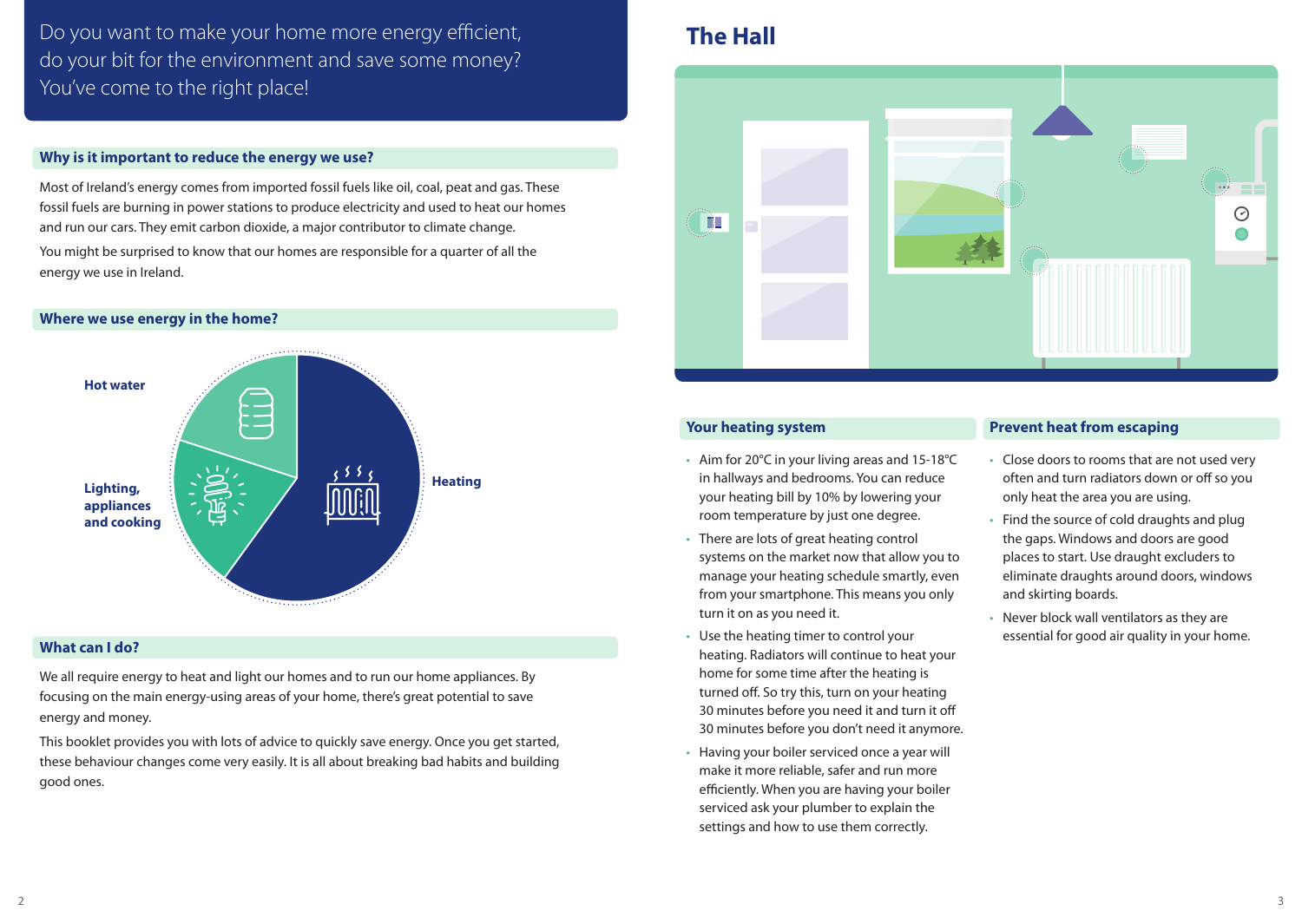# **The Living Room The Kitchen**



### **Lighting**

- Maximise the use of daylight.
- Replace your old inefficient light bulbs with LED lights. Traditional light bulbs are incredibly wasteful as most of the electricity they use produces heat rather than light!
- Remember to turn off the lights when you are leaving a room or where you do not need them.
- Outdoor lights can be fitted with sensors and timers to reduce operating times.

### **Appliances**

- If you are replacing an appliance, choose the most efficient model you can afford.
- Use an energy monitor to assess exactly how much energy you are using to learn about the costs of your energy habits. These are easily available online or in some hardware and gadget shops.
- Switch off all your appliances at night and when you are not home.

#### **How long does it take to use one unit of electricity?**

| <b>Flectric shower</b>        | $7-10$ mins  |
|-------------------------------|--------------|
| Immersion water heater        | $7-10$ mins  |
| Cooker (1 large ring)         | 20-40 mins   |
| Kettle                        | $20-40$ mins |
| Tumbler Dryer                 | 20-40 mins   |
| Washing machine               | 70-100 mins  |
| Desktop computer              | 4-6 hours    |
| <b>28"TV</b>                  | 4-6 hours    |
| 60 watt ordinary light bulb * | 17 hours     |
| 12 watt CFL light bulb *      | 83 hours     |
| 6 watt LED lamp *             | 166 hours    |

*Figures from bonkers.ie, except \**



### **Washing machine, dryer and dishwasher**

- Most of the energy used by a dishwasher and washing machine is for water heating. By running these appliances at a lower temperature setting you will save on your energy costs.
- Make sure you fill up the washing machine and dishwasher before switching it on to avoid wasting water and energy.
- Dryers use a lot of energy, so use a clothes horse or washing line on warm and dry days. When you do use a dryer, try to put heaving and light clothes into separate loads.

#### **Fridge and Freezer**

- Adjust your fridge / freezer temperature settings. Your fridge should be between 3-5 degrees and your freezer between -15 to -18°C. Refer to your user manual for details.
- Don't leave the fridge door open for too long while getting food. For every 20 seconds the door is open it takes 45 minutes for the fridge to cool down to its original temperature.
- Defrost the inside of your freezer at least every 6 months to help it run efficiently.
- A fridge with a faulty door seal uses more energy than it should. If it is faulty then see the manufacturers guidance on how to repair or replace a faulty seal.

#### **Cooking**

- The oven is a big energy user, so use it sparingly. Batch cooking larger meals is a great way to save time and energy.
- Only boil as much water as you need in the kettle.
- Where possible use a microwave for cooking, and use the toaster rather than the grill.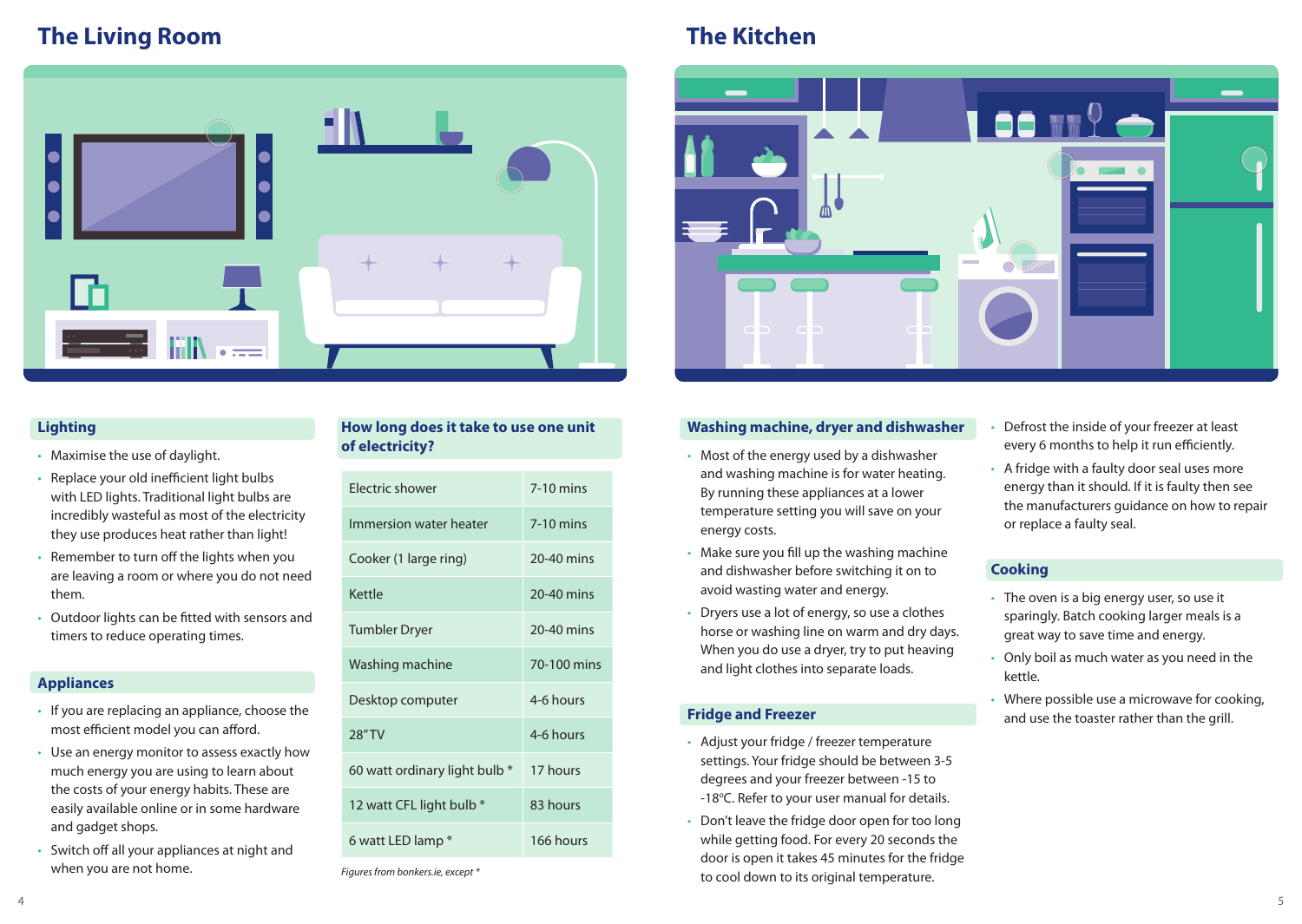

- Set your water heating to 65 $\degree$ C on your immersion heating so that you don't waste energy by overheating water.
- An immersion timer is really useful for ensuring you only pay to have hot water when you need it.
- Take a shower rather than a bath. A regular shower uses only 20% of the energy it takes to heat the water for a full bath.
- Pumped electric showers are one of the biggest energy users in the home. By reducing your shower time, you could save a lot of energy and water.
- Replace your old cylinder lagging jacket with a high quality one to keep the water hotter for longer. A good quality 80mm lagging jacket will save up to 30% of your water heating costs and pay for itself in just two to three months. If you replace your cylinder it will be pre-insulated and very efficient.
- Insulate hot water pipes with foam tubing especially in unheated areas, for example the attic. This will reduce needless heat loss and help protect your pipes from freezing in winter.

# **The Bathroom The Hotpress Managing your electricity You and your car**



- Electricity is at highest demand between 7am-9am in the morning and 5pm-7pm at night. Electricity is at peak production during these times and is typically more carbon intensive. Try to use electricity outside these times. Many new appliances have delay start timers and this can help avoid peak time usage.
- Make sure you shop around for the best electricity prices for your needs. Check out price comparison websites, such as bonkers.ie, to do this.
- Always try to walk, cycle or use public transport where possible.
- Avoid using the car for short journeys.
- Driving at around 80 km/hr, where safe and practicable, will significantly reduce emissions compared to higher speeds.
- Drive smoothly and efficiently, harsh acceleration and heavy braking can use up to 30% more fuel and can cause increased wear and tear on the vehicle.
- When you are buying tyres for your car, make sure to check the label and consider the most energy efficient tyres suited to your needs.
- Are you ready to drive electric? Check out all the electric vehicles on the Irish market on drivingelectric.ie and compare running costs and features. Go to our car dealer map, find a dealer near you and book your test drive today.